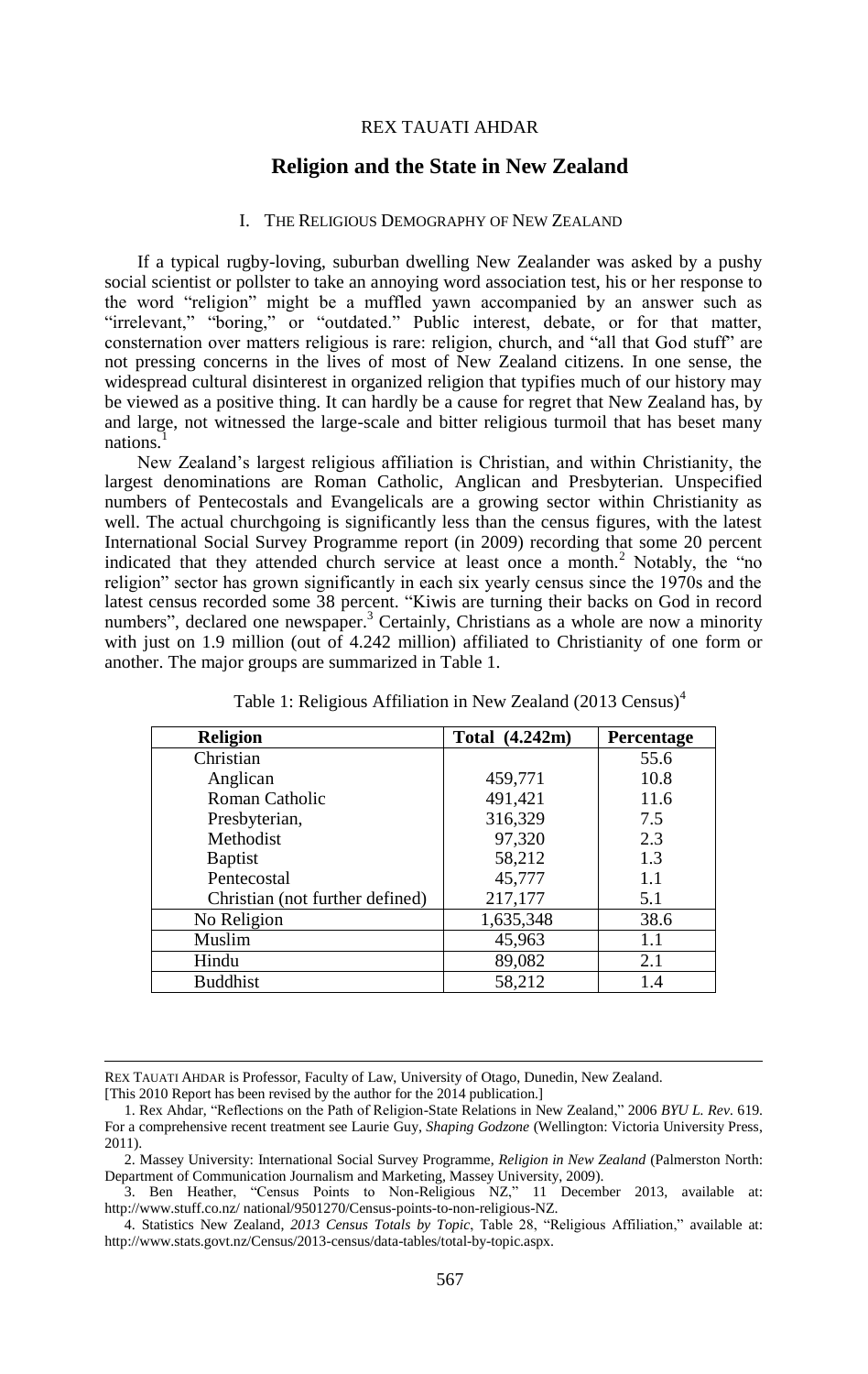## II. SECULAR FOUNDATIONS

New Zealand has never had an established church. There were, to be sure, various early regional attempts at religious establishment by the European immigrants. Otago and Southland were Free Church of Scotland settlements. There was, at most, a modest initial preference for the Anglican Church leading some to describe that Church as having a quasi-establishment role in the colony. But "the Anglican Church's pre-eminence was a shadowy affair in comparison with its position in the home country or in older established colonies of settlement."<sup>5</sup> New Zealand was settled as a British colony at the time when the principle of non-establishment was gaining favour in Britain and the disestablishment of the Church of England was being seriously debated. In the nineteenth century there was a substantial formal separation of church and state, the Freethinkers of the 1880s did not need to mount a constitutional campaign for the separation of church and state as "the two were relatively separate" already.<sup>6</sup>

The Supreme Court in *Carrigan v. Redwood*,<sup>7</sup> could thus confidently state at the turn of the twentieth century:

There is no State Church here. The Anglican Church in New Zealand is in no sense a State Church. It is one of the numerous denominations existing in the Dominion; and, although no doubt it has a very large membership, it stands legally on no higher ground than any other of the religious denominations in New Zealand.

The Court of Appeal affirmed this more recently in *Mabon v. Conference of the Church of New Zealand*: "Unlike England and Scotland, New Zealand does not have a national established church."<sup>8</sup>

In *Doyle v. Whitehead*, 9 Sir Robert Stout, Chief Justice of the Supreme Court, made what appears to be the only judicial statement pronouncing New Zealand to be a secular state. The Wellington City Council passed a by-law prohibiting playing golf on Sundays in Town Belt Reserves. Following a complaint from the Ministers' Association and clergymen of the Presbyterian Church (concerned it seems at the bad example to the young at the adjacent Presbyterian orphanage) the respondent, who breached this by-law, was charged. A Magistrate acquitted him on the grounds that the by-law was made for no other reason than to enforce Sunday observance and was thus bad in terms of the relevant legislation. The Supreme Court unanimously upheld this finding. Stout CJ declared:

Considering that the State is neutral in religion, is secular, and that the State has provided for Sunday observance only so far as prohibiting work in public or in shops, &c, is concerned, and not prohibiting games, it cannot be said that this by-law is a reasonable by-law. It has also to be borne in mind that recreation on Sunday is not an offence even in countries where the Christian religion is established.<sup>10</sup>

# III. RELIGIOUS EQUALITY AND RELIGIOUS FREEDOM

Historically, New Zealand has had an ongoing commitment to religious equality. We can trace this back to the Treaty of Waitangi, a founding document whereby the leaders of the indigenous inhabitants, the Maori people, ceded sovereignty to the British Crown in

<sup>5.</sup> G. Antony Wood, "Church and State in New Zealand in the 1850s," *Journal of Religious History* 8 (1975): 255-270.

<sup>6.</sup> Peter Lineham, "Freethinkers in Nineteenth-Century New Zealand," *New Zealand Journal of History* 19 (1985): 61-80.

<sup>7.</sup> (1910) 30 NZLR 244, 253.

<sup>8.</sup> [1998] 3 NZLR 513, 523.

<sup>9.</sup> [1917] NZLR 308. 10. Id.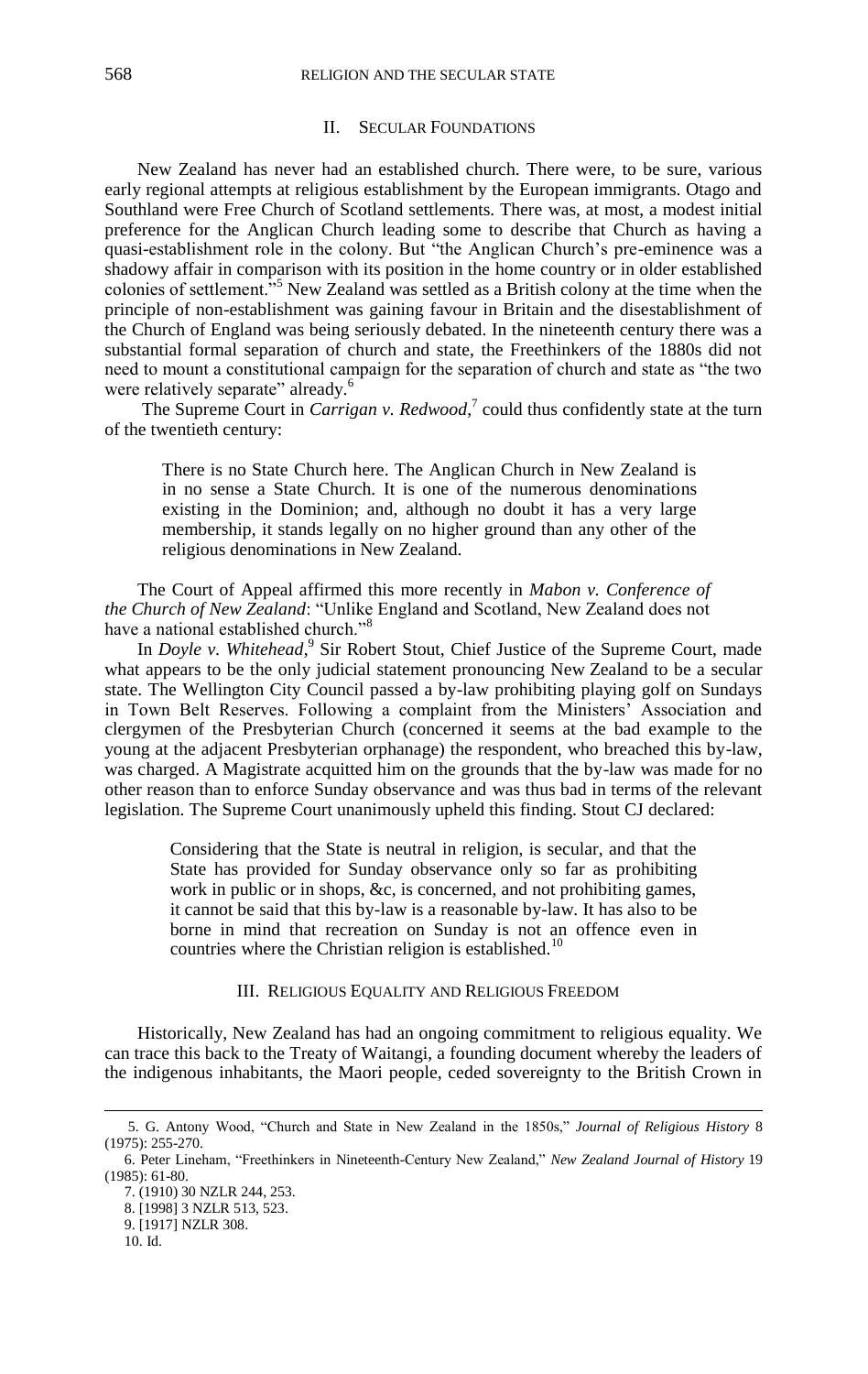return for becoming the British subjects and securing the continued protection of their lands. The signing of Treaty of Waitangi<sup>11</sup> on 6 February 1840 saw the unexpected inclusion of an assurance concerning religious freedom and equality: "*E mea ana te Kawana, ko nga whakapono katoa, o Ingarani, o nga Weteriana, o Roma, me te ritenga Maori hoki, e tiakina ngatahitia e ia*." ("The Governor says the several faiths of England, of the Wesleyans, of Rome, and also the Maori custom, shall be alike protected by him.")

The earliest Parliamentary debates are also indicative of this desire for religious equality. The opening session of the first sitting day of Parliament, 26 May 1854, witnessed a snap debate on the question of an opening prayer. James Macandrew, a Presbyterian from Dunedin, offered to fetch a nearby Anglican parish minister to ensure there should be "an acknowledgement of dependence on the Divine Being." A countermotion was immediately put that the House of Representatives "be not converted into a conventicle, and that prayers be not offered up." A vigorous debate ensued. Some considered such a prayer would seem "to involve the question of a State religion, the very appearance of which ought to be avoided" by the House. The House eventually passed this resolution:

That, in proceeding to carry out the resolution of the House to open its proceedings with prayer, the House distinctly asserts the privilege of a *perfect political equality in all religious denominations*, and that, whoever may be called upon to perform this duty for the House, it is not thereby intended to confer or admit any pre-eminence to that Church or religious body to which he may belong.

The Rev F. J. Lloyd was introduced, read prayers and never appeared again, the prayer being said thereafter by the Speaker of the House.

In the modern era, the passing of the New Zealand Bill of Rights Act 1990 ("NZBORA") marked a new epoch in New Zealand constitutional history.<sup>12</sup> The Act applies only to the actions of the government and to persons exercising "public" functions. Regarding religious freedom, there are four provisions of direct relevance.

Section 13 provides: "Freedom of thought, conscience, and religion – Everyone has the right to freedom of thought, conscience, religion, and belief, including the right to adopt and to hold opinions without interference."

Section 15 next addresses the outward, social expression of such belief, and states: "Manifestation of religion and belief – Every person has the right to manifest that person's religion or belief in worship, observance, practice or teaching, either individually or in community with others, and either in public or private."

Section 20 provides protection for religious and other minorities: "Rights of minorities – A person who belongs to an ethnic, religious, or linguistic minority in New Zealand shall not be denied the right, in community with other members of that minority, to enjoy the culture, to profess and practice the religion, or use the language, of that minority."

Finally, section 19(1) states: "Everyone has the right to freedom from discrimination on the grounds of discrimination in the Human Rights Act 1993." Turning to the latter Act, we see that section 21(1) sets out 13 prohibited grounds of discrimination, including: "(c) Religious belief; (d) Ethical belief, which means the lack of a religious belief, whether in respect of a particular religion or religions or all religions." Thus, state discrimination based on a person's religion or lack of religion is not permitted.

#### IV. PRAGMATIC SECULARISM: THE EDUCATION QUESTION

A third theme in New Zealand's religion-state history has been what I shall characterize as "pragmatic secularism." This is a secular stance born of a practical desire

<sup>11.</sup>See http://www.nzhistory.net.nz/category/tid/133 [last consulted 13 July 2010].

<sup>12.</sup> Paul Rishworth et al., *The New Zealand Bill of Rights* (Melbourne: Oxford University Press, 2003).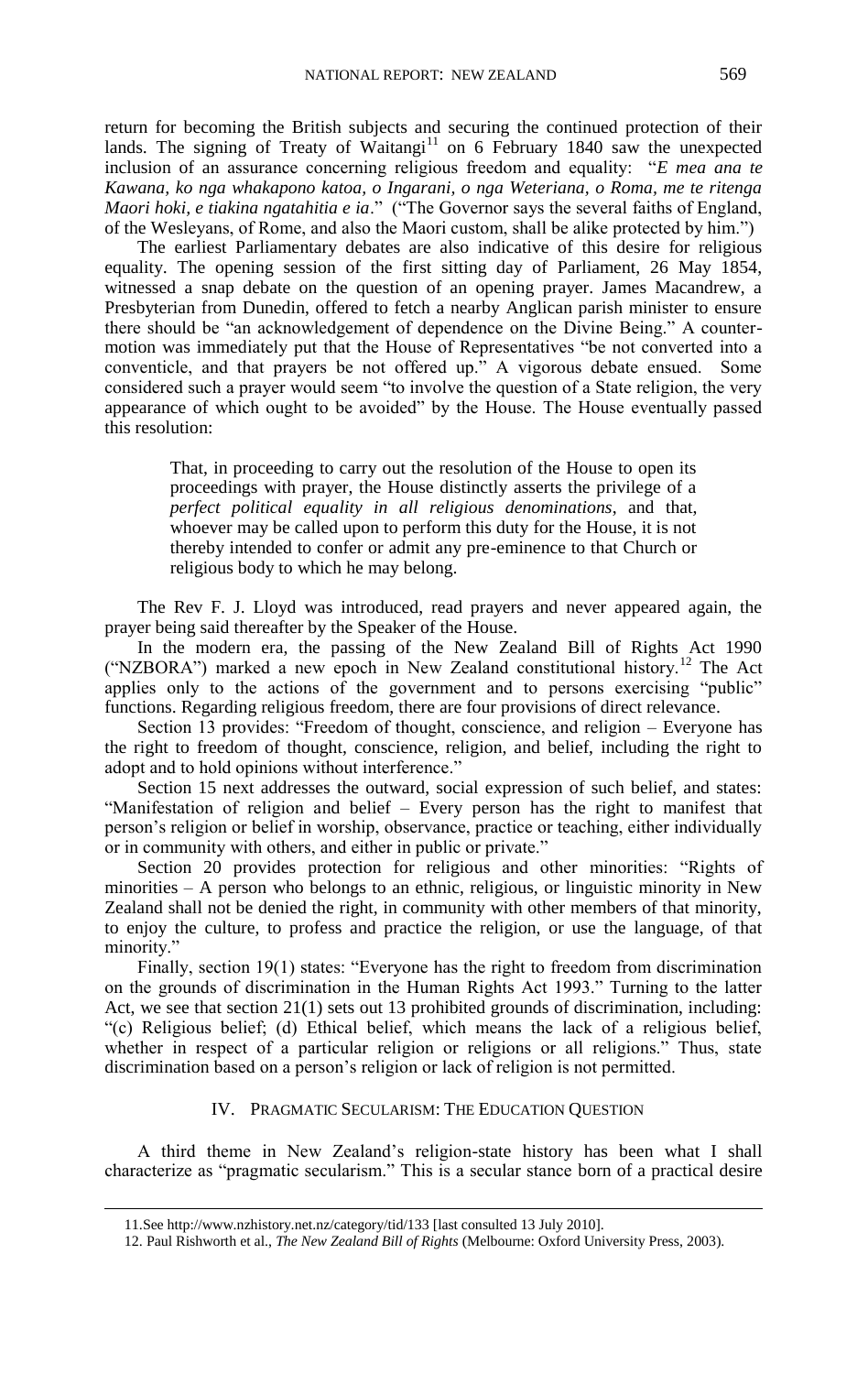to avoid religious friction, rather than representing an ideological animosity to institutional religion.

Education is often a major battlefield for church-state conflict and New Zealand is no exception. The churches began their own schools at first. Private religious schools continue today as "integrated schools" under the Private Schools Conditional Integration Act 1975. They receive public funding provided they follow a national educational curriculum and accept a small (5 percent) coterie of students who do not adhere to that school's religion. In 2005 there were 2607 such schools, the largest number being Catholic.<sup>13</sup>

Turning to state schooling, the abolition of the provinces in 1876 meant there was a need for a national policy on public education and a clarification of the roles of church and state. The debate on education in the late 1870s was conducted "against the background of increasing sectarian tension."<sup>14</sup>

The Education Act 1877 established a national system of education that was to be free, secular and compulsory. The famous "secular clause" (section 84(2)) read: "The school shall be kept open five days in each week for at least four hours, two of which in the forenoon and two in the afternoon shall be consecutive, and *teaching shall be entirely of a secular character*."

Scholars emphasize that the secularity of the national education programme was not due primarily to anti-religious sentiment or the advocacy of secularism, but rather was an attempt to defuse sectarian strife:

Careful study of the debates and divisions shows that there was very little doctrinaire secularism among members. Although [some] members of the Legislative Council… signed a protest against the secular provisions of the act, others saw parliament's action as a necessary way of distinguishing the sacred from the secular, or at the very least as a practical political solution to the educational tensions caused by denominationalism.<sup>15</sup>

# V. AN ALTERNATIVE HISTORICAL ANALYSIS: A *DE FACTO* OR CULTURAL CHRISTIAN ESTABLISHMENT

While New Zealand may not have had a legally established church, or for that matter an established religion, a solid case, I suggest, can be made that there was a *de facto* or cultural establishment of a generic Christianity.<sup>16</sup> The laws and institutions in New Zealand naturally reflected Christian values given the religious composition of the population. For example, according to the 1896 Census figures, some 94 percent of the population were Christian. Anglicans were the largest denomination (at 40 percent). Moreover, the governing elite were also predominantly Christian.

While, as we saw earlier, public education was ostensibly secular, schools (beginning in 1897) permitted religious, specifically Protestant, teaching on a limited basis under the "Nelson system" – named after a Nelson clergyman, Rev J. H. McKenzie. It was argued that as schools were open for five hours a day, three in the morning and two in the afternoon, a school might declare either the first or last hour of the morning as one designated for voluntary religious instruction. This was possible under the 1877 Education Act since that legislation allowed school buildings to be used on days and at hours *other than* those used for public school purposes. The sharp-witted realized this

<sup>13.</sup> Anne Marie Mooney Cotter, *Heaven Forbid: An International Legal Analysis of Religious Discrimination* (Aldershot: Ashgate, 2009).

<sup>14.</sup> Allan K. Davidson, *Christianity In Aotearoa: A History of Church and Society in New Zealand*, 3rd ed. (Wellington: Education for Ministry, 2004).

<sup>15.</sup> Ian Breward, *Godless Schools? A Study of Protestant Reactions to Secular Education in New Zealand*  (Christchurch*:* Presbyterian Bookroom, 1967).

<sup>16.</sup> Rex Ahdar, "A Christian State?," *Journal of Law and Religion* 13 (1998): 453-482; Rex Ahdar, *Worlds Colliding: Conservative Christians and the Law* (Aldershot: Ashgate, 2001).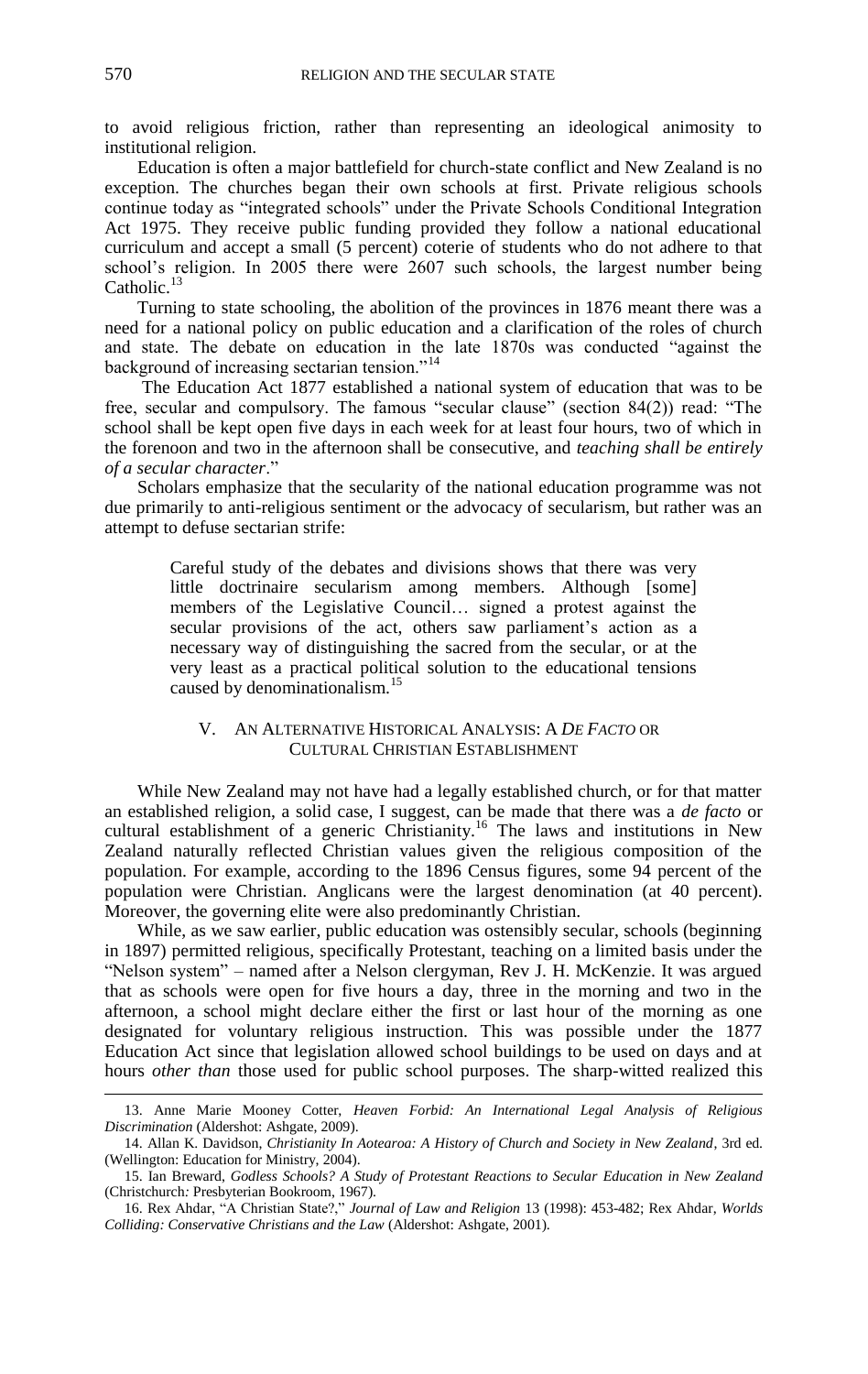enabled religious instruction as well as the statutory minimum four hours of secular education to take place within the customary school hours.

The legislation currently in force, the Education Act 1964, repeats the secular clause, simply formalizing this long-standing arrangement. Section 78 authorizes the technical "closure" of a school for up to one hour per week to allow religious instructors to give instruction or religious observances to be conducted during school hours in a manner approved by the board of that school. Such instruction has to be undertaken by voluntary instructors, not teachers, but may take place within school buildings. Section 78A allows "additional religious instruction" if the majority of parents of pupils at a school desire it and the instruction does not detract from the normal curriculum. Under section 79, parents have the right to withdraw their children from any such religious instruction or observances if they so wish.

In 1972, Sir Ivor Richardson surveyed the religious dimension of New Zealand laws and rejected the view that Christianity was part of New Zealand law or that New Zealand was a Christian State. As he put it: "If this means that the doctrines and principles of Christianity are legally binding on all citizens or that the political apparatus of government is subject to the mandates of the Christian religion, then the statement is incorrect."<sup>17</sup> However, he continued:

Nevertheless there is a certain amount of truth in the statement that Christianity is part of our law. In the first place, the Christian religion has played an important part in shaping our culture, our tradition, and our law. As Lord Sumner pointed out in *Bowman* v. *Secular Society*  Ltd,<sup>18</sup> the family is built on Christian ideals, and Christian ethics have made a tremendous impact on the development of our law, as is only natural considering the majority of New Zealanders come from a Christian background.

New Zealand has its own instances of what some Americans scholars have dubbed "ceremonial deism." The symbolic or ceremonial examples of Christianity's special position in society include

- The opening prayer said by the Speaker of the House of Representatives;
- The swearing of oaths on the Bible (but affirmation is available also);
- Public holidays such as Christmas Day, Good Friday and Easter Monday;
- The monarch, Elizabeth the Second, is "by the grace of God", the Queen of New Zealand, and one of her titles is *Fidei Defensor*, the "Defender of the Faith";
- The national anthem, a hymn entitled "God Defend New Zealand";
- Blasphemous libel on the statute book as a criminal offence (section 123 of the Crimes Act 1961).

## VI. CULTURAL DISESTABLISHMENT: EROSION OF THE *DE FACTO*  CHRISTIAN ESTABLISHMENT

The unquestioned reflection of the Christian ethic and a diffuse Christianity continued until about – and exactitude is of course difficult – the 1960s. This decade might be described as the beginning of the erosion of the cultural or *de facto* establishment of Christianity. There has been a gradual but unmistakable disestablishment or wresting of generic Christianity from its position of cultural ascendancy.

The various Christian observances and practices historically protected in New Zealand law are continually being challenged. Some have been overturned, while others face, I submit, a precarious future.

<sup>17.</sup> Ivor L. M. Richardson, *Religion and the Law* (Wellington: Sweet & Maxwell, 1962).

<sup>18.</sup> [1917] AC 406, 464-465.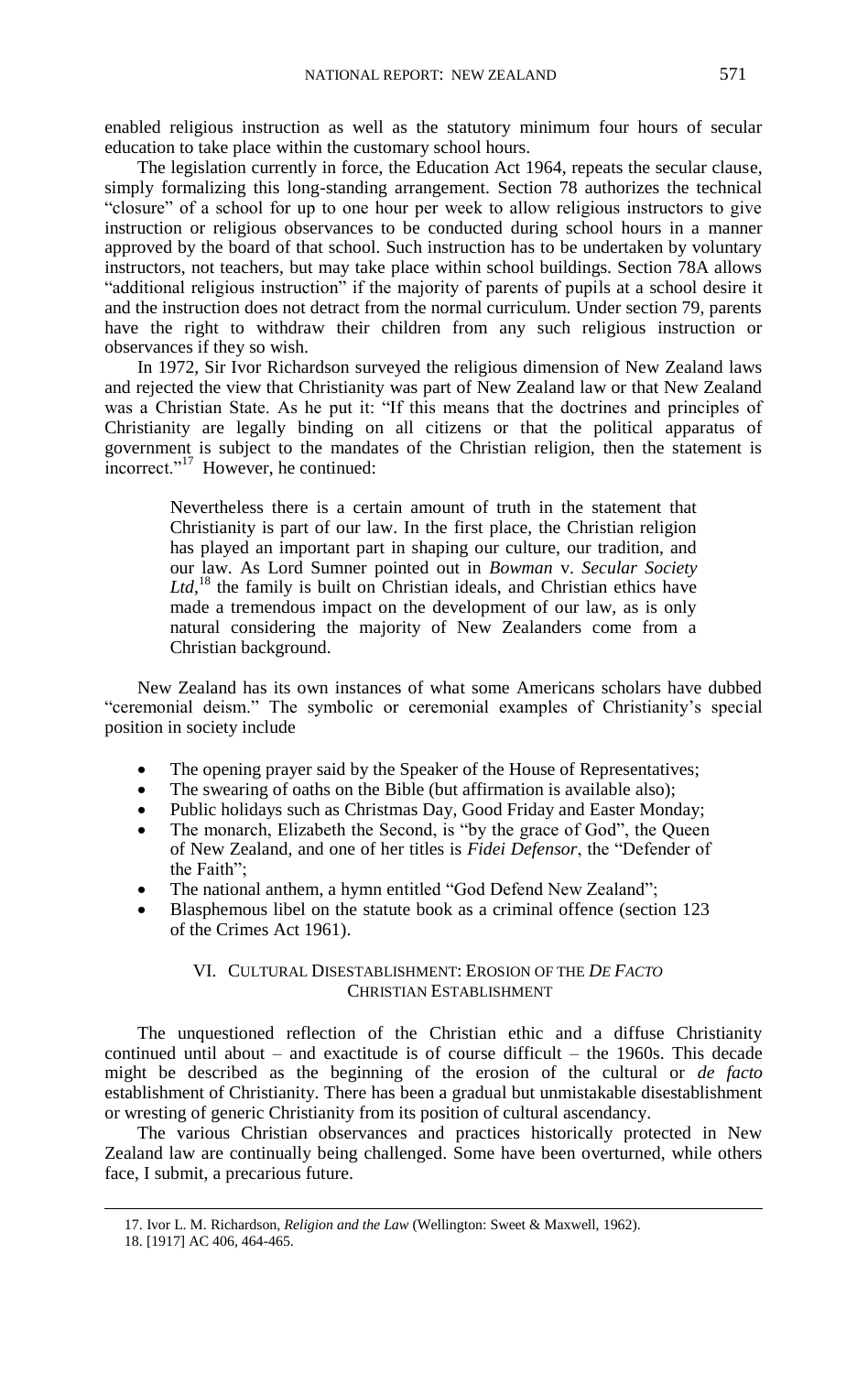The Speaker's prayer in Parliament remains intact, but criticisms are regularly voiced, such as those of one MP who in 2003 who complained that the prayer "is no longer appropriate for the Parliament of a diverse and multicultural nation."

Sunday observance by the commercial sector is a thing of the past, with shop trading on Sundays allowed for all retailers. Restrictions on the sale of liquor on Sundays took a little later to be repealed but such sales are now also permitted. The Good Friday and Easter Sunday shop trading ban still prevails but defiant shop openings at Easter may test the remaining bans on trading on these Christian festive days as well. Bills to repeal these remaining restrictions continue to come before Parliament, although none has yet succeeded. There must be some prospect that these remaining religious-based trading prohibitions will be eliminated if an anti-establishment style, freedom *from* religion interpretation of the freedom of religion protections in the NZBORA 1990 is adopted.

Returning to the issue of shop trading restrictions to mark religious holidays, an interesting recent case which tested the law was *Department of Labour v. Books and Toys (Wanaka) Ltd.*<sup>19</sup> The defendant traded as a bookshop, Wanaka Paper Plus, in the popular South Island tourist resort, Wanaka. On Easter Sunday 2004 it decided to open for trading in direct contravention of section 3(1)(b) of the Shop Trading Hours Act Repeal Act 1990. This provision requires shops to be closed on Good Friday, Easter Sunday, Christmas Day and ANZAC Day morning. The defendant pleaded guilty and, despite the offence carrying a maximum penalty of a NZ\$1000 fine, the District Court ordered that it be convicted and discharged without any financial penalty. A major contributing factor to this leniency was, as the court noted, the "anomalous" nature of the trading ban, since certain other nearby shops (some selling the very same items as the defendant's) had been allowed to trade on the day in question. These shops were in a zone that, historically, had been able to secure an exemption under the legislation for retailers operating in a designated tourist area. Wanaka Paper Plus however was just outside this narrow zone. The interest in the case lies in the submission that the Easter trading ban in was an unreasonable limitation on the defendant's right of religious freedom under sections 13 and 15 of the NZBORA.

Although, as noted earlier, the New Zealand courts have no power to declare that legislation inconsistent with the NZBORA is invalid or ineffective, courts have discovered the power to issue "indications of inconsistency." These judicial pronouncements declare that although the enactment in question must still be enforced and cannot be nullified, it's continued existence calls for the attention and remedial work of Parliament. However, in this case, Judge Noel Walsh ruled that to question the Shop Trading Act would, he cautioned be unwise and "would have the potential to undermine public confidence in my role as a District Court judge, and in the judiciary's independence from the political process." He added that even if he did have jurisdiction he would have refused to make the declaration sought here. The genuineness of the defendant's religious liberty claim was doubted: "in reality [Wanaka Paper Plus] opened on Easter Sunday purely for economic reasons, and not on the basis that the 1990 Act infringed any of the rights guaranteed by the NZBORA." Although the applicant failed to overturn the trading ban or even secure an indication of inconsistency, the groundwork has been laid for future applicants to succeed. Once an indication of inconsistency is signalled, Parliament may well decide to abolish the Christian based trading restrictions.

The blasphemy offence is now all but a dead letter. In March 1998, the Museum of New Zealand, *Te Papa*, ran a controversial exhibition containing two works highly offensive to many Christians (Mortensen). The exhibition included the *Virgin in a Condom* statue (a 7.5cm statue of the Virgin Mary clad in a contraceptive) and a contemporary version of Leonardo da Vinci's *The Last Supper*, with a topless woman at the centre of the table in place of Christ. Notwithstanding Catholic (and other religious) protests – and even an attack on the statue – the Museum refused to withdraw the exhibits. In a pluralist society where the Museum acted as "a forum within a varied social and cultural mix," the chances of one cultural or social group being offended was "a daily risk" and so censorship would simply be inappropriate, defended senior Museum officials.

<sup>19.</sup> (2005) 7 HRNZ 931.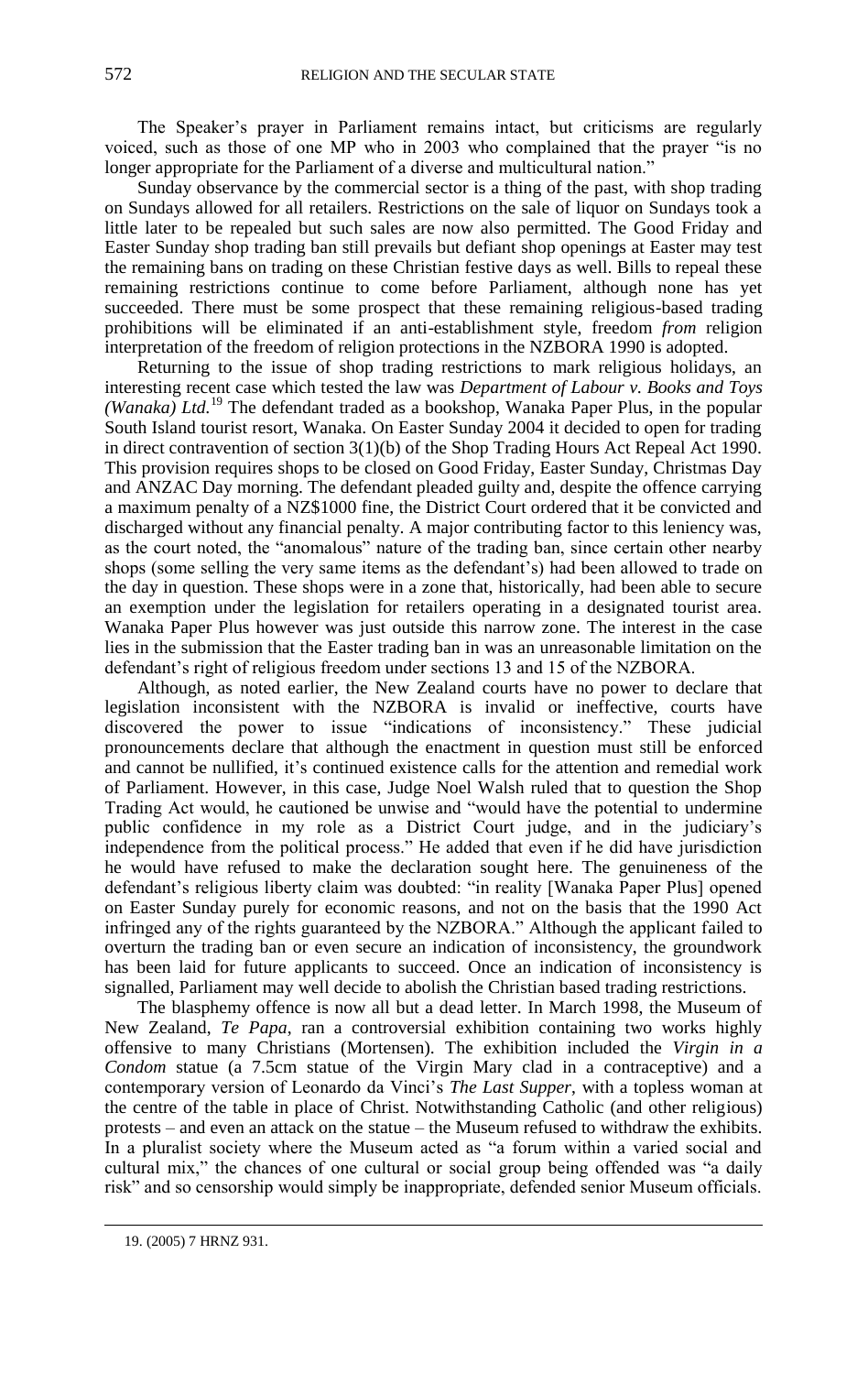Compared to (what Christians perceive as) the unquestioned acceptance of religious ideas in the era of cultural ascendancy, this looks like, and is experienced as, a downgrading of religion, a marginalization. An application to invoke the long-disused criminal prohibition against blasphemous libel was rejected by the Solicitor General. Such a prosecution, he said, would be inconsistent with the NZBORA's protection of freedom of expression in section 14.

Queen Elizabeth II may still be the "defender of the faith," but explicit acknowledgment of the Christian faith in her presence in her outermost former colony was recently deemed inappropriate. In February 2002, the Prime Minister, Helen Clark, came under attack for her decision to drop the saying of grace at the Commonwealth Heads of Government banquet attended by Queen Elizabeth and other dignitaries. She defended: "There was no grace for the same reason as there is none now in New Zealand, because we're not only a society of many faiths, but we're also increasingly secular. In order to be inclusive, it seems to me to be better not to have one faith put first. We haven't had the grace at state banquets for the last two years."

# VII. RENEWED TENSIONS OVER RELIGION IN STATE SCHOOLS

The Nelson system of voluntary religious instruction in state primary schools preserved by the Education Act 1964, which I summarized earlier, has not yet been directly challenged. But the climate sympathetic to its abolition exists.

An interesting pointer to this is the debate that erupted in 2005 over a weekly lunchtime religious club run at a Wellington state primary school.<sup>20</sup> The board of trustees of Seatoun School banned the weekly "KidsKlub" meeting, a Christian club attended by around a third of the School's 400 pupils and which had run since 2002. The board pointed to its obligation under the Education Act 1964 to "deliver a secular education" and it had "chosen to maintain a level of consistency by operating in the same manner outside of teaching hours, while the school is open." The board's legal advisers backed its position. KidsKlub is based on a Scripture Union program and similar groups are held in 18 other primary schools throughout the country. The club meetings—involving Bible stories, craft activities, dances and songs—were voluntary, held during the school's lunchbreak and taught by trained volunteer parents and grandparents. Children who wanted to attend needed the permission of their parents to do so.

A group of parents, stung by the incoming board's ban, sought a legal opinion from Sir Geoffrey Palmer, a former Attorney General and Prime Minister and the principal architect of the NZBORA 1990. In his written opinion, Palmer concluded that the ban breached the Act's religious freedom guarantee. Pupils who did not wish to participate in KidsKlub were free to decline: there was no evidence of any compulsion, nor was there any suggestion of any peer pressure exerted on children who did not wish to go. However, as for the religious rights of those pupils who wished to attend, there was a clear infringement here. Section 5 of the NZBORA provides that rights and freedoms may be subject "only to such reasonable limits prescribed by law and demonstrably justified in a free and democratic society." The Education Act did not proscribe voluntary religious programs at schools. Just the opposite: voluntary religious programs were expressly permitted. KidsKlub was in accord with the statutory scheme. The reasonableness of the ban here was similarly suspect. It was difficult to see how those who did not wish to attend had experienced any curtailment of their rights. Furthermore, children who wished to attend had to have parental consent. In other words they had to positively "opt-in." This then was a different situation from those where religious instruction or observances were a built-in part of the school program and those not wishing to participate had to positively "opt-out."

In some nations, such as Canada, courts have invalidated such opt-out programs on the basis that the requirement on non-participating pupils to withdraw meant the pupils incurred stigma and concomitant peer pressure to conform and hence their religious

<sup>20.</sup> See Ahdar, "Reflections on the Path," supra n. 1.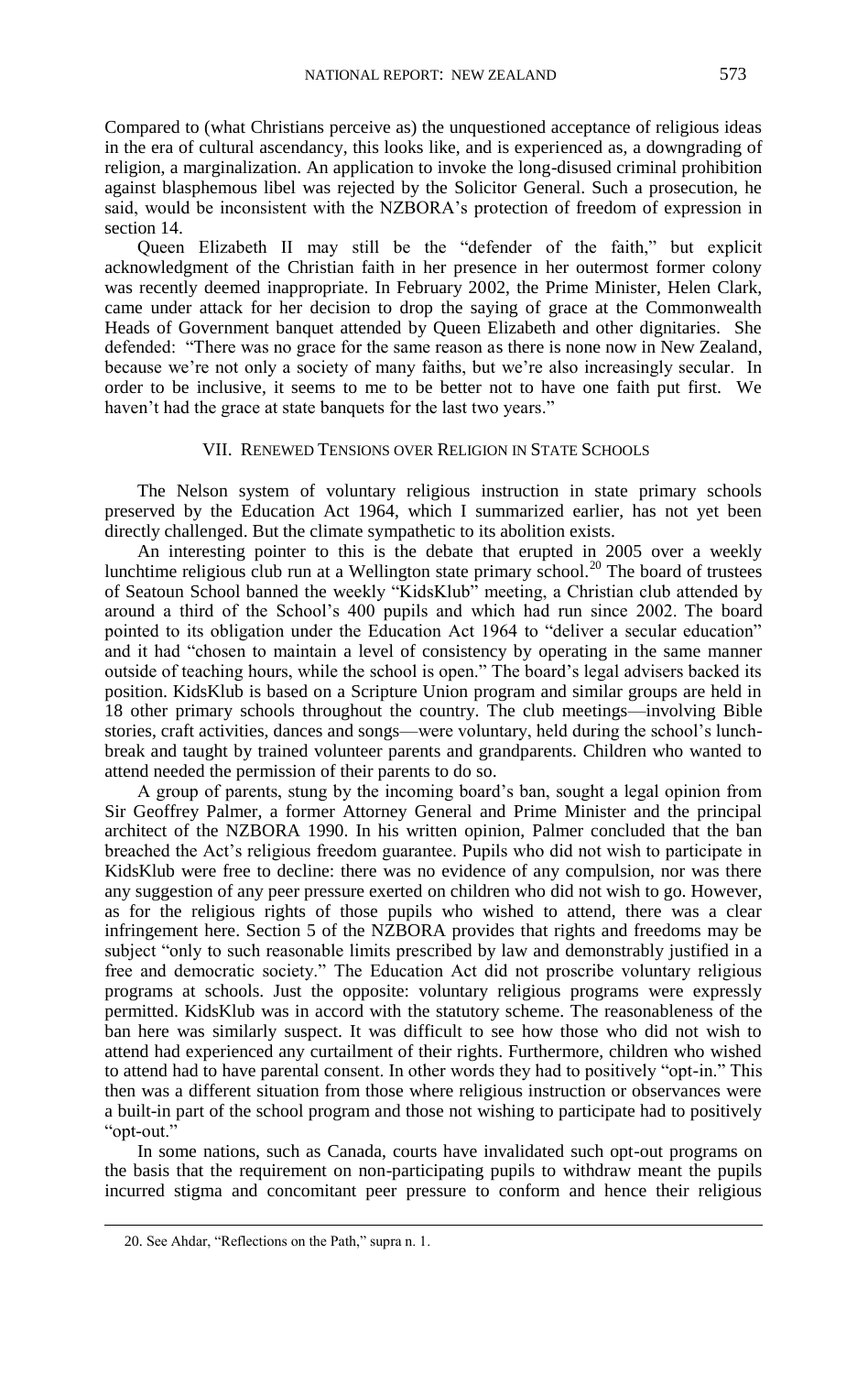freedom was impinged. $^{21}$ 

The Seatoun School fracas was raised in Parliament. The Minister of Education, Trevor Mallard, was reluctant to become embroiled in the debate simply responding that school boards were autonomous bodies: "I do not back the decision but I back the board's rights to make it." After reconsidering the matter and perhaps dismayed by the adverse publicity, the board eventually resolved to reinstitute the KidsKlub meetings.

The Seatoun School case did not involve the more traditional and prevalent form of religious instruction program run at state primary schools, namely, those run in school hours (not lunchtimes) where the presumption is that children will attend unless their parents take active steps to excuse them.

The longstanding "Bible in Schools" program, run by the Churches Education Commission (a body representing major Christian denominations), continues to operate in many state primary schools, but is under uncreasing challenge. A survey in 2013 indicated that approximately one in three primary and intermediate schools teaches religious instruction, but that figure is declining. Some 62 schools had abandoned the practice since 2011.<sup>22</sup> Inflammatory headlines such as a "Go to hell' class stirs dad" are becoming more common. Here, Paul Bennett, the father of a girl enrolled at Point View School, Auckalnd, was upset after Emily was told by the over zealous Bible-in-Schools volunteer instructor that she would go to hell after Emily stated that she did not believe in God.<sup>23</sup> Bennett said he would become a member of the Secular Education Network, a group formed to oppose religious edicatuion in state schools. Other Auckland parents were dismayed to learn their 7-year-old daughter, Violet, had been sent to the "naughty corner" of the classroom with a book whilst the religious instruction was being held at Red Beach School.<sup>24</sup>

In January 2014, Roy Warren, a parent of a child enrolled at St Heliers Primary in Auckland laid a complaint to the Human Rights Commission arguing that his ability to withdraw his five-year-old son from the weekly 30-minute classes was not enough. His rights as a parent (and those of his son) were still, he insisted, violated, and he wanted the classes terminated.<sup>25</sup> A month later, following Human Rights Commission mediation, the Board of Trustees of St Heliers School announced it would move its religious education classes to outside school hours.<sup>26</sup>

It may well be that New Zealand courts follow the Canadian courts and similarly rule such Bible in Schools programs as violations of the non-participating children's religious freedom.

# VIII. OFFICIAL STATE ENDORSEMENT OF INDIGENOUS (MAORI) SPIRITUALITY

As the cultural disestablishment of Christianity accelerates, the appearance of a more genuine secular state has been belatedly thwarted by a recognition and adoption of a resurgent traditional Maori spirituality.<sup>27</sup> This represents a stark *volte-face*, because, historically, New Zealand governments were decidedly unsympathetic to Maori religion. The Tohunga Suppression Act of 1907 is a well-known example. Here, the Government sought to curb the activities of Maori traditional healers or *tohunga* by making the practice of their medicinal arts a criminal offence.

Official government support for Maori and their spiritual concerns can be traced to the state's belated desire to honour its obligations under the Treaty of Waitangi. Perhaps some commentators are not far from the truth in their argument that Maori culture and

<sup>21.</sup> See Rex Ahdar and Ian Leigh, *Reigious Freedom in the Liberal State*, 2nd ed. (Oxford: Oxford University Press, 2013), 258-259.

<sup>22.</sup> Nicholas Jones, "Passions High over Bible in Schools," *NZ Herald*, 1 August 2013; "Editorial: Religious Instruction no Longer a School Role," *NZ Herald*, 5 August 2013.

<sup>23.</sup> Nicholas Jones, "'Go to Hell' Class Stirs Dad," *NZ Herald,* 23 September 2013.

<sup>24.</sup> Vaimoana Tapaleao, "Bible-Class Stance Dismays Father," *NZ Herald,* 4 December 2012.

<sup>25. &</sup>quot;Second Complaint Laid Over School's Religion Classes," *NZ Herald,* 23 January 2014.

<sup>26. &</sup>quot;Religion Ban Fears Growing," *NZ Herald*, 1 March 2014.

<sup>27.</sup> Rex Ahdar, "Indigenous Spiritual Concerns and the Secular State: Some New Zealand Developments," *Oxford Journal of Legal Studies* 23 (2003): 611-637.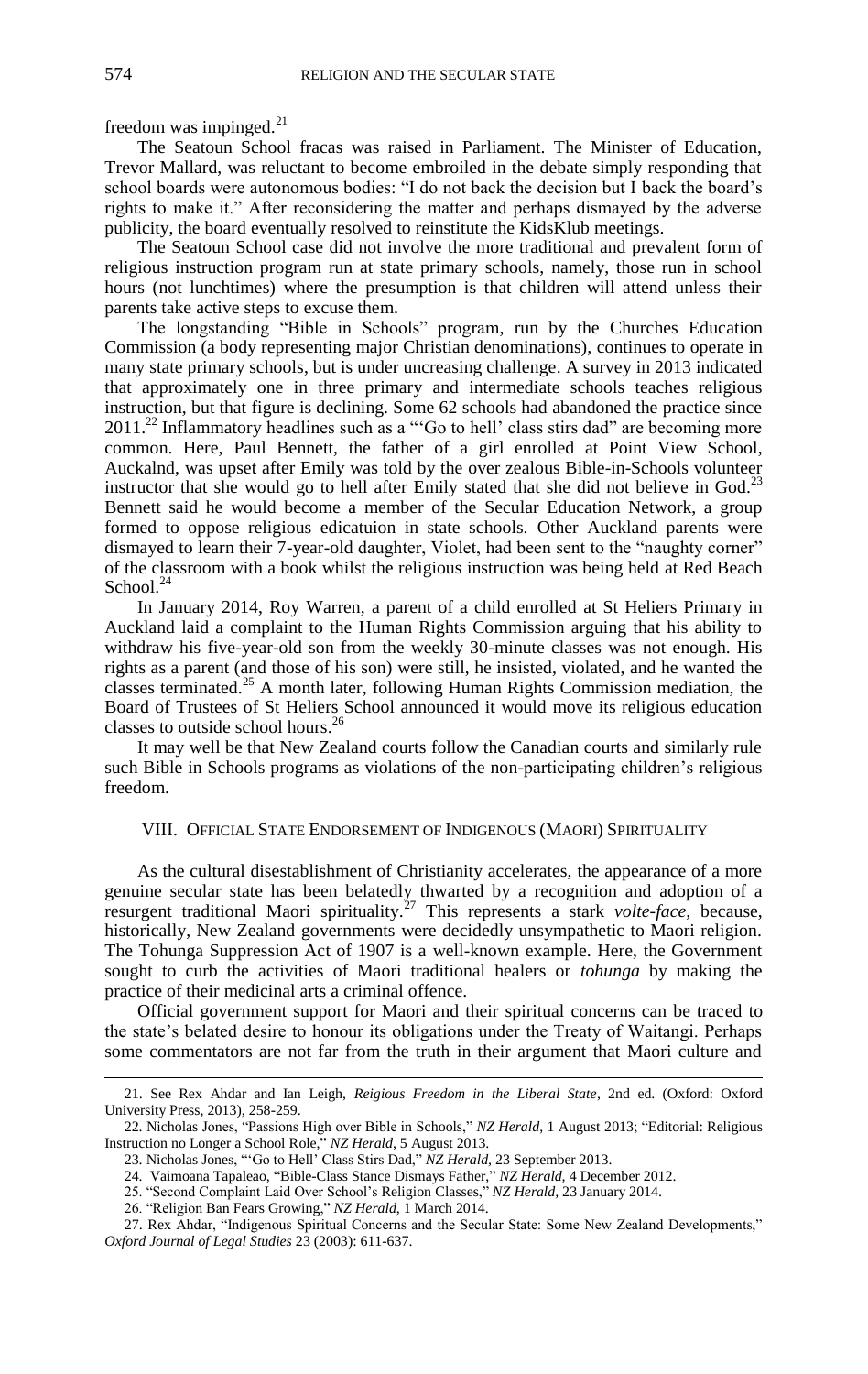spirituality were a particularly suitable focus in a climate made up of such diverse ideological streams as post-modernism, anti-colonialism, post-colonial guilt feelings and fascination with New Age values.<sup>28</sup> Examples of the official recognition of Maori spirituality are numerous.

In 2002, construction on a major four-lane highway was halted, and the road was eventually re-designed, when the local Maori sub-tribe, Ngati Naho, expressed concern that the expressway would disturb the lair of "Karu Tahi," a one-eyed *taniwha* (spiritual guardian or monster). When AgResearch, a Crown agricultural research facility, sought to develop through genetic modification a class of Fresian cow that would produce milk containing the human myelin basic protein, local Maori, amongst others, vigorously objected. The sub-tribe, Ngati Wairere claimed that alteration of *whakapapa* (genealogy) of humankind by mixing the genetic makeup of humans with other species would be deeply offensive and contrary to *tikanga* Maori (Maori custom). Both *whakapapa* and *mauri* (roughly, life-force possessed by all things) were intangible *taonga* (treasures) deserving of active protection in terms of the relevant legislation and the Treaty of Waitangi. The Foreign Affairs and Trade Ministry came under criticism in 2001 for funding the travel of *kaumatua* (elders) to overseas embassies to perform *hikitapu* or spiritual cleansing ceremonies in the buildings concerned. Aside from these controversygenerating instances, the recognition of Maori spiritual concerns is a fairly unobtrusive and commonplace thing: for example, the use of *karakia* (prayers) to commence court proceedings or public meetings is increasingly permitted and sacred sites (*waahi tapu*) are acknowledged and protected under environmental legislation. The Ngai Tahu Claims Settlement Act 1998 contains extensive statutory acknowledgement of the mythological and sacred origins of natural landmarks, such as Aoraki (Mount Cook), and Ngai Tahu's special cultural and spiritual association with them. Rather than simply multiply further instances I shall take one recent example and explain it in more detail.

# IX. BEWARE THE MAORI "DRAGON"

There was an urgent need for a prison in Northland and, in 1999, the Government selected Ngawha, a rural location, as the site. The Northland Regional Council, however, declined to grant the necessary resource consents. The Minister of Corrections on 3 April 2001 appealed to the Environment Court against the Council's refusal and various persons appealed against the Minister's original designation of the site as a prison. The Council's refusal of the consents was solely due to the harmful effects the installation would have on the cultural, spiritual and other interests of certain local Maori. Following a lengthy 21 day hearing, the Environment Court delivered a 200-page decision upholding the original decision to designate the site for a prison and granting the resource consents needed by the Government.<sup>29</sup> Unlike the Council, the Court did not find that Maori cultural, spiritual or health interests would be adversely affected.

Maori concerns are expressly mentioned in the purpose provisions of the Resource Management Act 1991 (RMA). Of the various concerns raised by the Maori opponents to the prison – and not all Maori were against the proposal – the most fascinating contention was that the prison would interfere with the relationship of the *tangata whenua* (native people) with a *taniwha*, a spiritual monster or dragon-like creature, named "Takauere." It was claimed that Takauere's domain encompassed the prison site at Ngawha and the installation would interfere with his pathways to the surface and his *mana* (authority or prestige).

Several pages of the Environment Court decision were devoted to summarizing the evidence about this *taniwha*. Of the ten who testified, three saw the development adversely affecting Takauere, the spiritual guardian of this area. He was not some sort of

<sup>28.</sup> Erich Kolig, "Of Condoms, Biculturalism and Political Correctness: The Maori Renaissance and Cultural Politics in New Zealand," *Paideuma* 46 (2000): 231-252.

<sup>29.</sup> Ian H. Williams, "The Minister's Prison and the Cultural Prison: Lessons from the Northland Prison Litigation," *New Zealand Univ. L. Rev.* 20 (2003): 320 ff.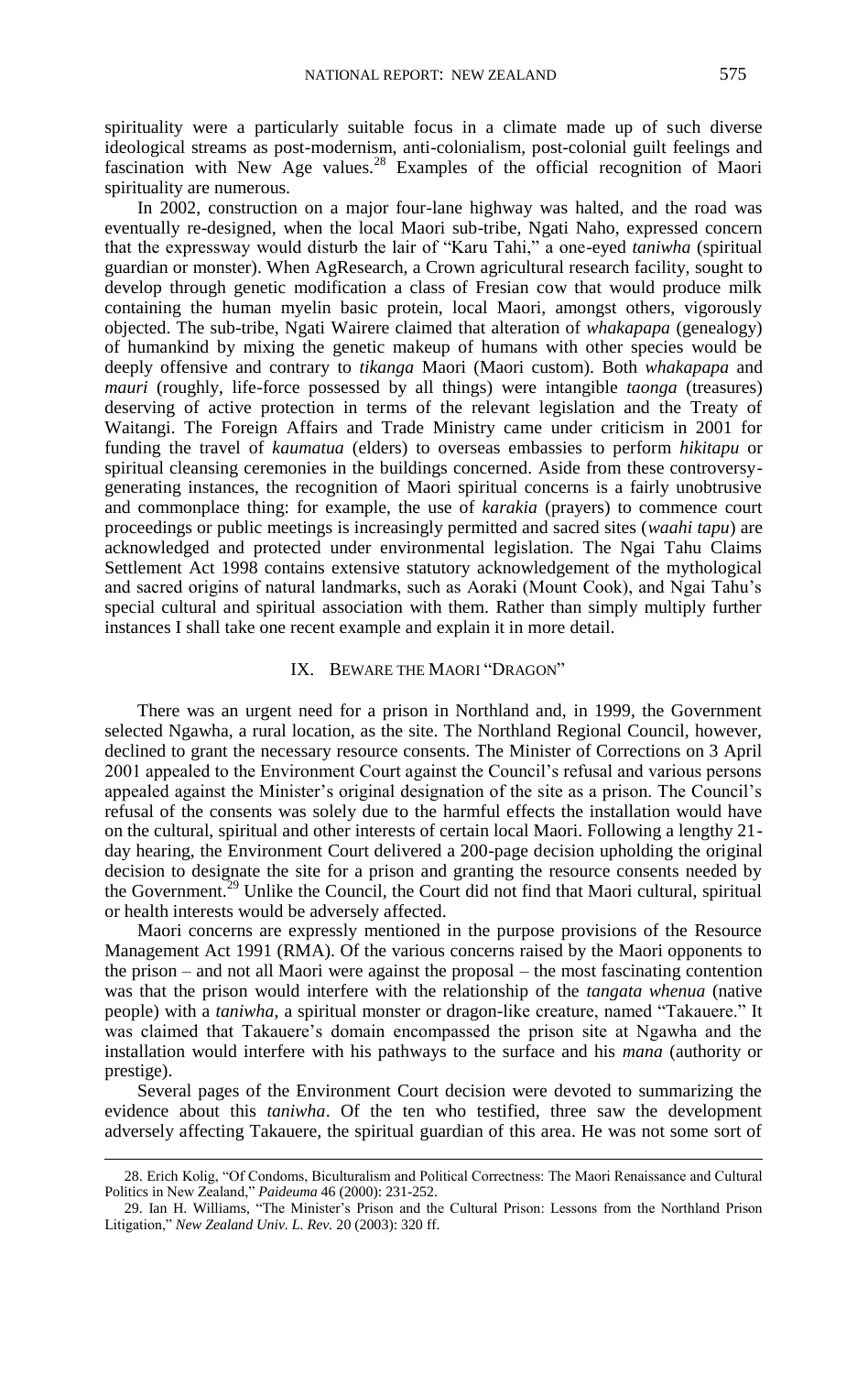mere "mascot" in the *Pakeha* (European) sense, said one, and the proposed construction would hinder his free movement and "literally throw mud in his eyes." On the other hand, seven other witnesses denied the installation would have any effect on the *taniwha*. One elder doubted its *ana* (lair) embraced Ngawha and, even if it did, the *taniwha* was adaptable and "would simply find other passageways and other places to reside. The prison and the *taniwha* can co-exist." Another witness suggested that Takauere "was being misused to fight a prison" in a way that he found offensive.

The Court accepted that there were those who sincerely believed in the existence of the *taniwha*, Takauere, which it described for present purposes as "a mythical, spiritual, symbolic and metaphysical being."

The Court respected such sincere spiritual beliefs and noted Parliament enjoined it to do so by virtue of sections 13 and 15 of the NZBORA. It emphasized that nothing in its ruling ought to be taken as "belittling" the believers in the *taniwha* nor "the importance that their belief in Takauere has for them." But there were limits both in terms of policy and practical decision-making. It observed:

Even so, the Act and the Court are creations of the Parliament of a *secular State*. The enabling purpose of the Resource Management Act is for the well-being of people and communities, and does not extend to protecting the domains of *taniwha*, or other mythical, spiritual, symbolic or metaphysical beings…. Neither the statutory purpose, nor the texts of [the Act], indicates that those making decisions under the Act are to be influenced by claimed interference with pathways of mythical, spiritual, symbolic or metaphysical beings, or effects on their mythical, spiritual, symbolic or metaphysical qualities.

Practically speaking, the Court admitted to difficulties in evaluating questions about such metaphysical matters. In the wake of conflicting evidence about the *taniwha* it had no reliable or objective way to resolve the dispute. For instance, "the *taniwha*'s pathways are not physical passages that can be measured and (at least on some accounts) the dimensions of the *taniwha* range from time to time."

Furthermore, the tribunal had to be persuaded on the facts that the being existed and would be impinged upon. In light of the evidence presented:

None of us has been persuaded for herself or himself that, to whatever extent *Takauere* may exist as a mythical, spiritual, symbolic or metaphysical being, it would be affected in pathways to the surface or in any way at all by the proposed prison, or any earthworks, streamworks, or other works or development for the prison.

An opponent of the prison proposal appealed to the High Court. The appellant's case was that the Environment Court had erred by confining the ambit of that provision to tangible, physical matters, whereas spiritual, metaphysical concerns, such as the *taniwha*'s plight, ought to have been properly considered.

In the High Court decision, *Friends and Community of Ngawha Inc v. Minister of Corrections,*<sup>30</sup> Wild, J. noted that *if* the lower court had excluded *taniwha* from its section 6(e) evaluation it would have erred. An important earlier High Court case on genetic engineering and Maori belief (*Bleakley v. Environmental Risk Management Authority*<sup>31</sup>), had made it abundantly plain that "taonga embraces the metaphysical and intangible (e.g., beliefs or legends) as much as it does the physical and intangible (e.g. a treasured carving or mere)." However, the Environment Court had clearly cited and applied *Bleakley*. That Court had spent some considerable time on the existence and vulnerability of the *taniwha*. It had concluded that Takauere would not be harmed by the proposal: "That is a factual

<sup>30.</sup> [2002] NRMA 401.

<sup>31.</sup> [2001] 3 NZLR 213.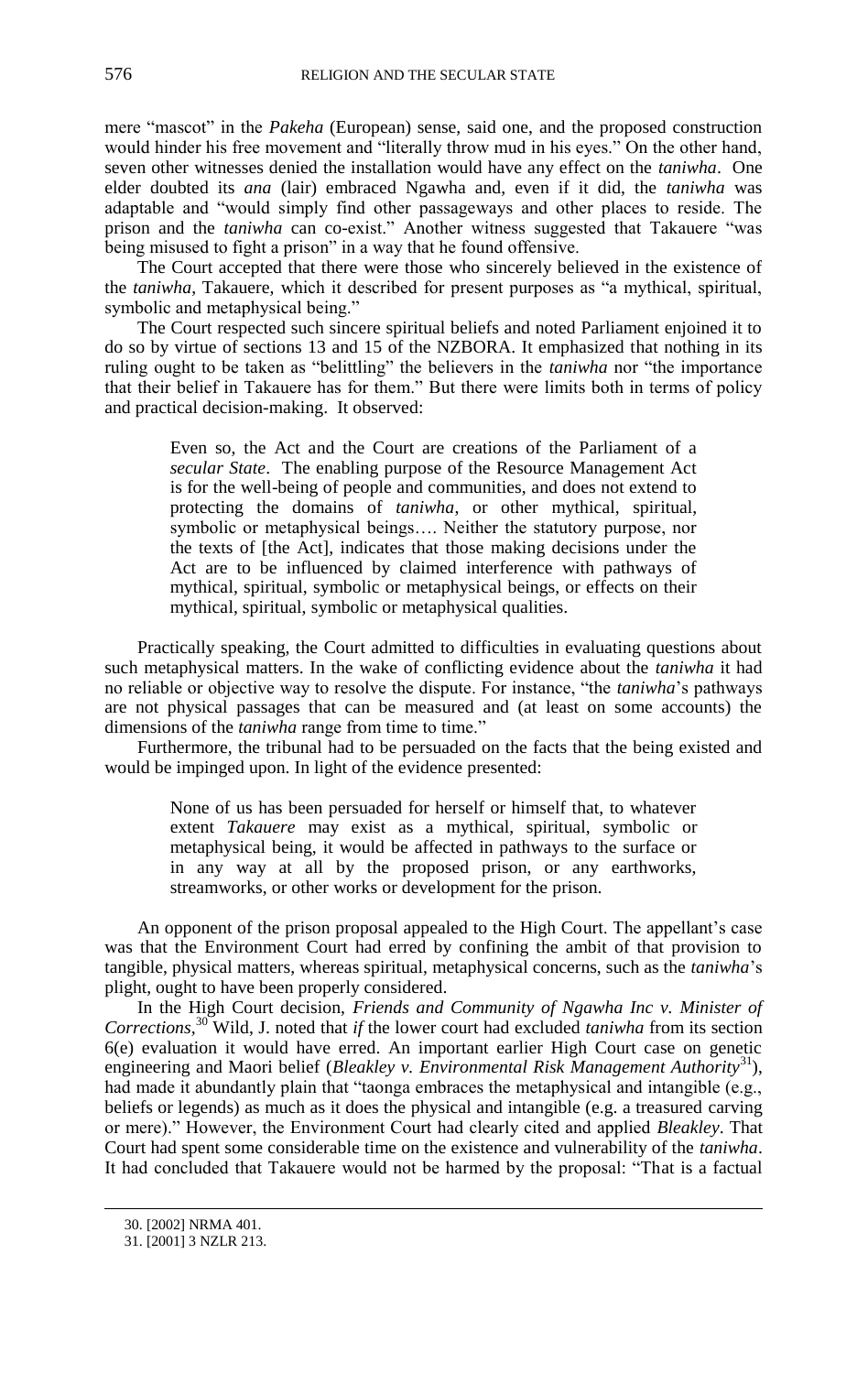finding which was open to the Court on the differing evidence it heard." A rather optimistic submission that the Court had been remiss in concentrating too much on the *taniwha* himself at the expense of Maori belief in him was rebuffed. It was going too far to say belief about *taniwha* came within the definition of "environment" under the RMA. Wild J. expressed "difficulty in following how beliefs can be regarded as a natural and physical resource, or how they can be sustainably managed." The appellant's argument that the Treaty duty of active protection under section 8 of the RMA had been breached was rejected. For one thing, the land in question was not and had not been Maori land for over a century. Although the Court was not, strictly speaking, required to consider alternatives to the challenged proposal, it had done so anyway here. The Court of Appeal refused to grant leave to hear an appeal. The lower courts had given proper consideration to Maori spiritual beliefs concerning the *taniwha*.

State recognition of Maori religious concerns has not gone unchallenged. Criticisms have been voiced that it unfairly privileges one religion over another, or worse still, that it simply enables some Maori to cynically exploit traditional religious beliefs for pecuniary gain. For secular liberals, rationalists and sceptics in the Enlightenment tradition, it represents a regrettable reintroduction of religion "through the back door."<sup>32</sup> That back door still seems to be ajar. The *New Zealand Herald* sounded exasperated at the prospect of a much-needed urban rail network for New Zealand's largest city being stymied:

Taniwha are everywhere. These mythical creatures of Maori legend haunt the natural landscape to be summoned forth by any believer who wants to frighten mere mortals planning to tamper with nature. The proposed Auckland central underground rail connection—still of mythical status itself—is the latest project to face the apparition. $^{33}$ 

### X. CONCLUDING THOUGHTS

The secularity of public life remains a live issue. There is a constituency that would potentially favour a "naked public square," given, as I just noted, that nearly a third of New Zealanders indicate they have no religion. Some 50 percent of the population believe that churches and religious organizations have about the right amount of power in the nation, 15 percent stating they have too much, 10 percent too little, with the rest undecided. $34$ 

The last vestiges of public Christian ritual and symbolism are just that. There is a steady pattern of dismantling these historic Christian remnants from the public square. With each passing year, people of faiths other than Christianity, as well as atheists and agnostics, have less to complain about. Indeed, it might be replied that it is the Christian community that has been remarkably tolerant. Not only are most of their cherished historic public observances being expunged, but they face regular galling reminders of that Christianity must "know its place" in  $21<sup>st</sup>$  century New Zealand. For instance, the Broadcasting Standards Authority recently dismissed a complaint by a Presbyterian pastor about a promotion run on the state-owned television station. According to the Authority, the exclamation, "For Christ's sake!" in the commercial, was not a blasphemous phrase and did not call for censure by the state watchdog.<sup>35</sup>

There is no small irony here. The same Human Rights Commission that expresses pleasure at the explicit state recognition of indigenous spirituality seems oblivious to the offence that a much greater segment of New Zealand society feel when their privileged religious symbols and institutions are criticized, if not outright dismantled. Privileging of

<sup>32.</sup> Erich Kolig, "Coming Through the Backdoor? Secularisation in New Zealand and Maori Religiosity," in *The Future of Christianity in the West: Historical, Sociological, Political and Theological Perspectives from New Zealand,* ed. John Stenhouse, Brett Knowles, and Anthony Wood (Adelaide: ATF Press, 2004), 183-206. 33. "Editorial: Taniwha Rears Head to Sabotage Cause," *NZ Herald*, 11 June 2011.

<sup>34.</sup> Massey University: International Social Survey Programme, *Religion in New Zealand*, supra n 2.

<sup>35.</sup> See further Rex Ahdar, "The Right to Protection of Religious Feelings," *Otago L. Rev.* 11 (2008): 629-656.